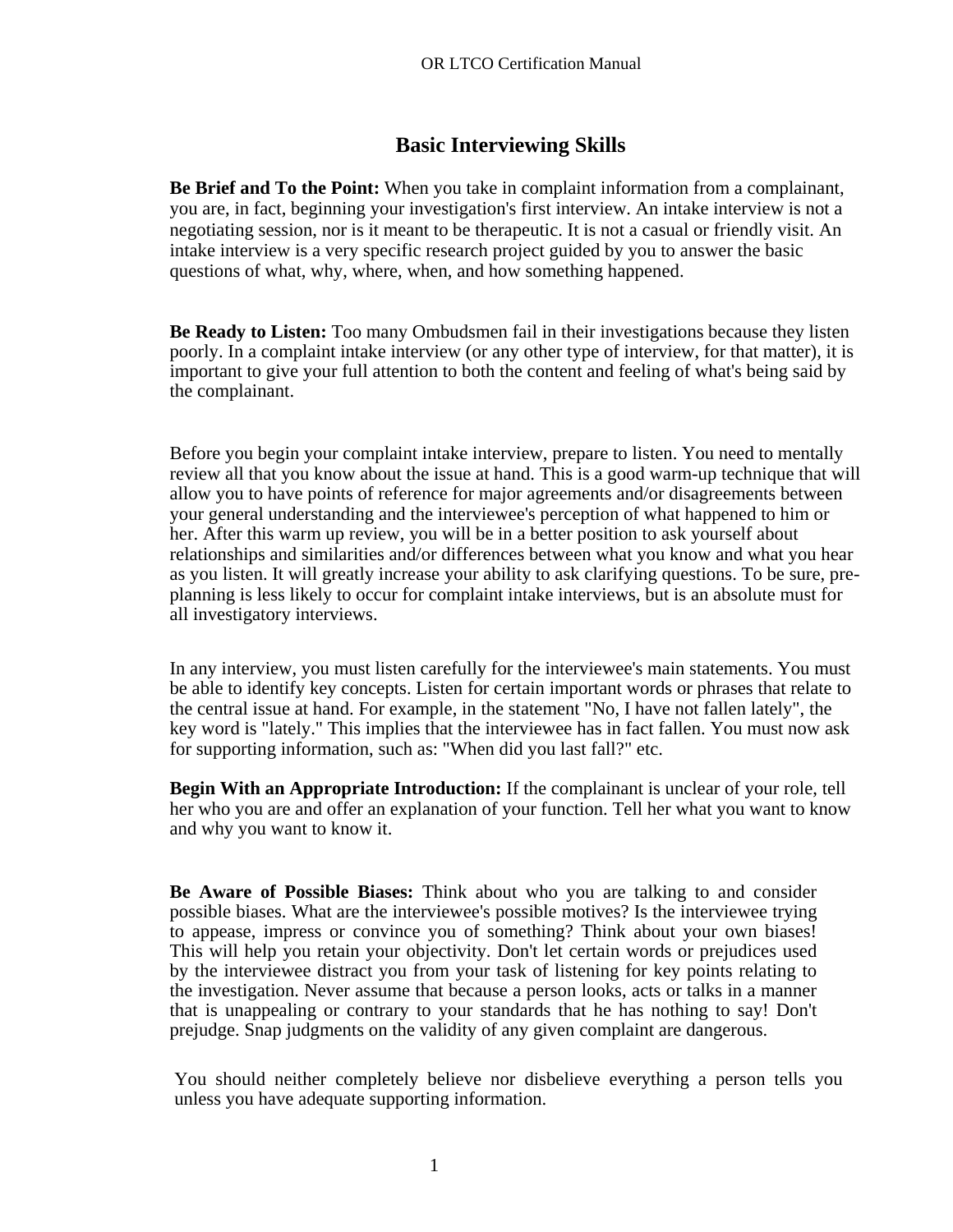**Prepare Specific Questions:** Know the dates and names of involved parties-master all background data. Think about the possible sequence of events. Prepare the precise wording of key questions for all interviews except where impracticable, such as during spontaneous complaint in-take interviews. If you are a good interviewer, your questions will be brief and purposeful. You will be doing most the listening, and the interviewee will be doing most of the talking. In fact, if you talk more than one third of the time you are doing something terribly wrong. You should speak only to elicit or guide information, relieve anxiety or clarify possible misunderstandings.

**Be Flexible:** Although you have prepared the critical questions ahead of time, you need to be flexible and not married to a script. Listen actively, which means you will need to ask necessary clarifying questions.

**Eliminate Distractions:** Arrange a suitable interview environment. Privacy and comfort are important.

**Pay Attention to Body Language:** Notice speech inflection, posture, eye contact, body language, gestures, mood and general behavior. The mouth may lie but the body doesn't. Careful observation and attention to non-verbal detail can make a big difference in your interpretation of events.

**Expect Hard Mental Work:** It is likely that during the interview a great deal of information will be exchanged. It is your task to analyze this data and to separate fact from fiction. You want the good and the bad information. Is the interviewee trying to gloss over certain critical points? It is your job to find out.

**Get a Clear Definition of All Unfamiliar Terms:** Never pretend you know or understand something when you don't. Ask for clarification of any terms or concepts that are unfamiliar to you.

**Know How to Use the Two Basic Forms of a Question:** In general, there are two important ways to phrase a question: the direct question and the open ended question. The direct question can be answered briefly with a yes or no or short phrase. It is used for finding out specific information. For example:

Did you work the night of May 16th?

Did you assist Mr. Johnson with his feeding last night? Did

Mr. Jones hit you?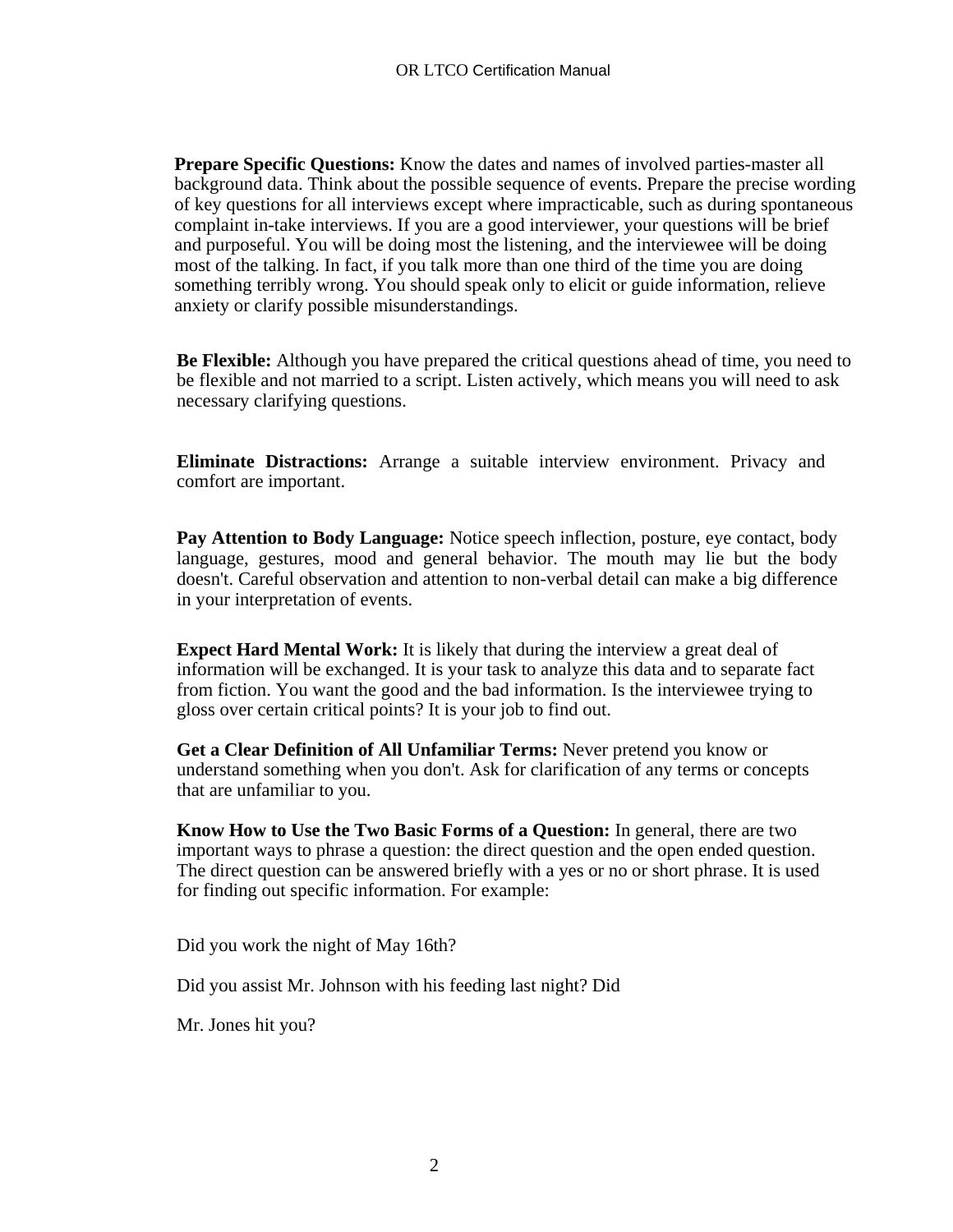The open-ended question is one that cannot be answered briefly. It allows the interviewee to open up and reveal attitudes, perspectives and reasoning. This sort of question can open up other avenues to pursue or can be used to dig deeper into a particular issue. Open-ended questions can be used to allow the interviewee to justify his action or to challenge his ideas. For example:

Can you tell me what you might do to calm Mr. Jones down when he becomes belligerent? (open-ended, exploratory type of question)

What are some of the problems you routinely encounter in the Alzheimer's wing? (openended, exploratory type of question)

What evidence do you have that Mr. Jones is feared by other residents? (open-ended, justifying type of question)

At Clairmont Care Center, they solved a similar problem by omitting the middleman. Would that work here? (open-ended, hypothetical type of question)

What other factors did you explore before restraining Ms. Jones? (open ended, dig-deeper, exploratory type of question)

**Summarize Key Points:** Near the termination of the interview, summarize the main points and come to a clear understanding of their meaning.

**Know When to Stop:** Interviews can be tiring, especially on the resident. Don't drag things out. If participants are becoming physically or emotionally tired, you have reached a natural closing point for the interview (adapted from Washington State's training materials).

**Keep Good Records:** Reconstruct the key facts of the interview as soon as possible after the interview is concluded, while your memory is fresh. Even a short wait can change or distort impressions. If you did not take notes, (note taking can freeze some people right up) this is especially important.

### *Example of Resident Interview*

Ombudsman Kyle Roberts is about to visit New Caledonia Care Center to interview Captain H. W. Bright, a 93 year old resident and early pioneer in the U.S. Air Force's Civil Air Patrol. Captain Bright has Parkinson's disease. The daughter of another resident has taken a special liking to Captain Bright and has registered a complaint with the locally assigned Certified Ombudsman. According to the complainant, Captain Bright is not treated with respect by two of the aides who tease him for wearing his Civil Air Patrol medals and who, the complainant believes, don't offer the type of care which would be appropriate for his condition.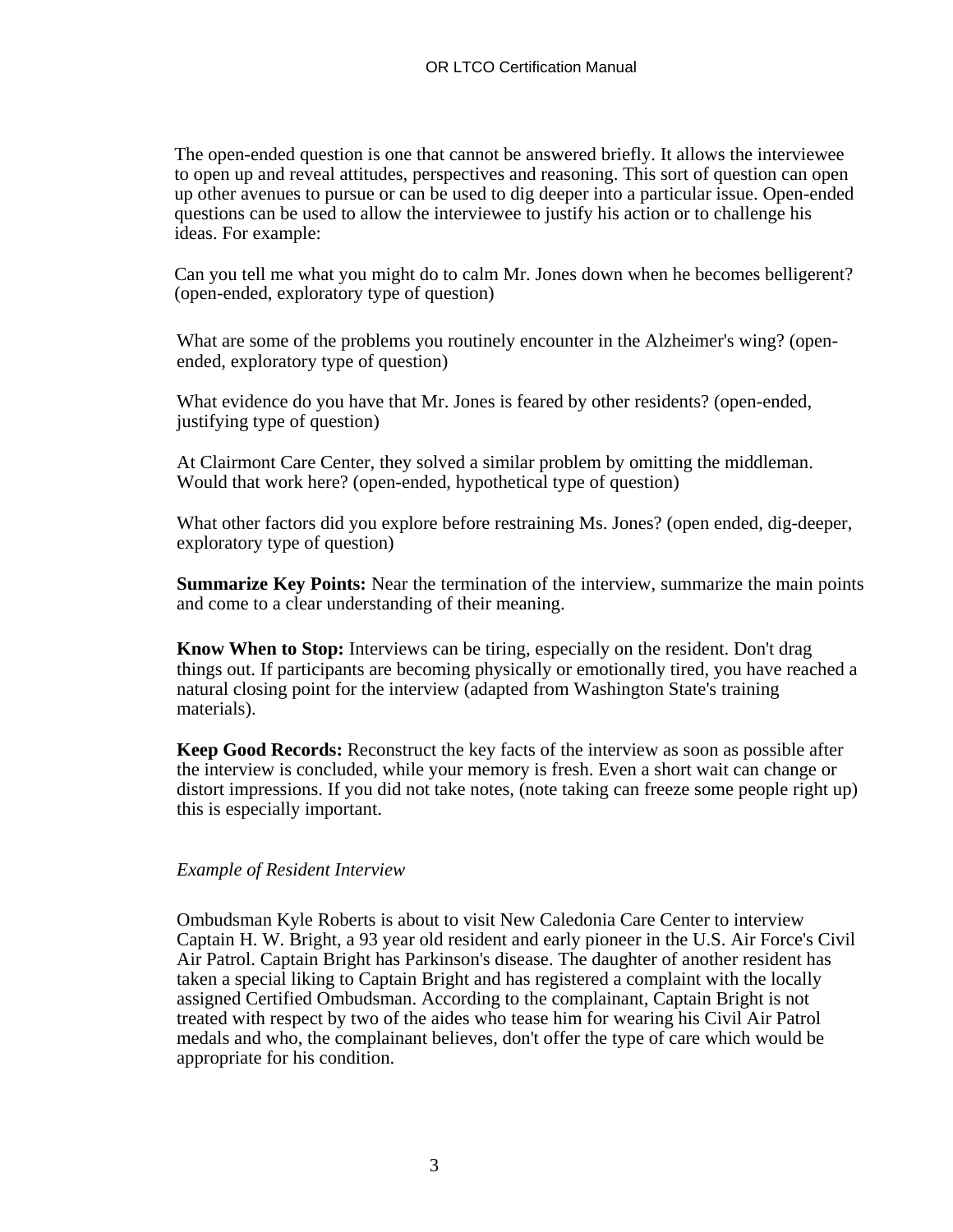The complainant wished to remain anonymous and offered few details other than she believed the old Captain was generally left alone and not provided adequate assistance.

The Ombudsman arrived at New Caledonia Care Center just after lunch. Kyle showed his identification and caused the administrator to be aware of his presence. He then proceeded to the Captain's room alone. When he arrived there, Kyle knocked on the door and waited until he heard the Captain bid him welcome before asking permission to enter.

Kyle approached the Captain from the front and extended his hand to the Captain as he spoke:

OMB: "Hello Captain, my name is Kyle Roberts and I am from the Ombudsman Program. Your friend Sarah Simpson said you might like to talk to me to discuss any problems you might be having. Did she tell you I would be by to see you?"

Res: "Well, not exactly, she said she was going to talk to somebody from the state, but I don't want any trouble." (At this time, the Captain appears agitated and Kyle is uncertain if his shaking is related to his condition or has been caused by his presence).

OMB: "Don't worry, Captain Bright, my job is to help solve problems before they become trouble. And anything you tell me will be held, by law, in absolute, strict confidence unless you give me express permission to bring it up. You're in control!" (Be honest in your assurance-always avoid false reassurance-be realistic.)

Res: "I don't need any more trouble-you gonna rock (cough, gurgle) the boat?

OMB: "No, an Ombudsman is like a clergyman, lawyer or doctor with both a legal and moral obligation not to reveal confidential information. Also, there are laws against retaliation. You have the right to make a grievance if you wish. But that's up to you. If you want, we can just talk and nobody needs to know anything, if that's what you want."

Res: "Well I don't think you can help me." (The Captain's voice trails off into undistinguishable grunts and coughs.)

OMB: "I am happy to meet you and I have scheduled the afternoon so we can talk in private if you want to. May I sit at the edge of your bed?"

Res: "Sure, go right ahead. I'd like to talk, I guess they're all asleep or down playing bingo or something."

OMB: "Oh I'm sorry, am I interrupting your activity schedule-should I come back later?"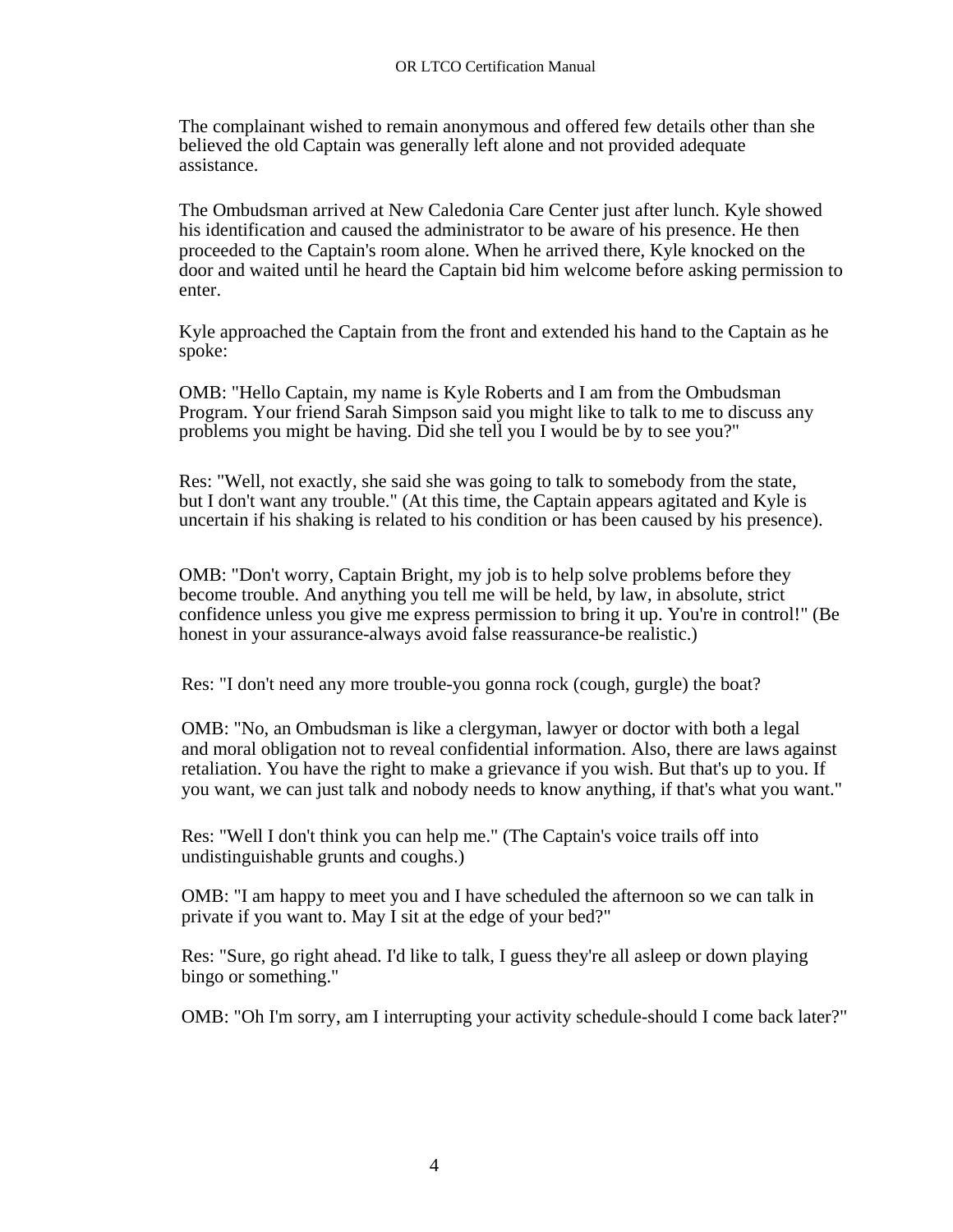Res: "No (cough)...I...don't partici..part...go to activities (snort) anymore-they're so damn boring! Besides..." (There follows a lengthy and confused explanation in which the Captain talks about what he likes and dislikes and why he's not even asked anymore if he wishes to participate in activities. The Captain becomes increasingly excited and less intelligible as he goes on. Kyle has to ask him to repeat often). The Captain wants to move because "they don't pay much attention to me here. The other day I wet myself", he says with a grimace of disgust, "because those damn kids took so long in answering my call bell. Then they come down here and scold me like I'm a kid."

OMB: "Let me make sure I understand your concerns exactly. First, you don't enjoy group activities, You have made that clear to the activities director but you do enjoy drawing, puzzles and reading. The activity director now essentially ignores you. You would like some more stimulating personal activities. Second, you feel that the staff are sometimes disrespectful. They have scolded you for a situation that wasn't your fault. They salute you and mock you in other ways that are condescending and otherwise inappropriate. Third, staff members are slow to respond to the call bell."

Res: "That it! That's it basically (cough)...! might as well be dead. I just sit and rot."

OMB: "That's terrible. In order to help me understand this situation better I would like to ask you a few more questions. Would it be alright if I took a few notes? These concerns are very disturbing to me and I know I can help."

Res: (The Captain appears to be calmer now) "No... I don't mind."

Kyle continues to ask specific questions dealing with the times, dates, frequencies of events and the other who, what why, when and where issues. After a thorough review of the situation, Kyle asks the Captain what he would like to see happen. Captain Bright responds with a list of desires and expectations that would, as he put it "make things a damn site better." Kyle explains that he considers these problems serious but relatively easy to resolve and assures the Captain that he "will be there to see you through to the resolution."

### *Questioning Techniques*

1. **Factual (or "W") Questions**  Purpose: To get information.

E.g.: All the "W" questions. Who, What, Why, When?